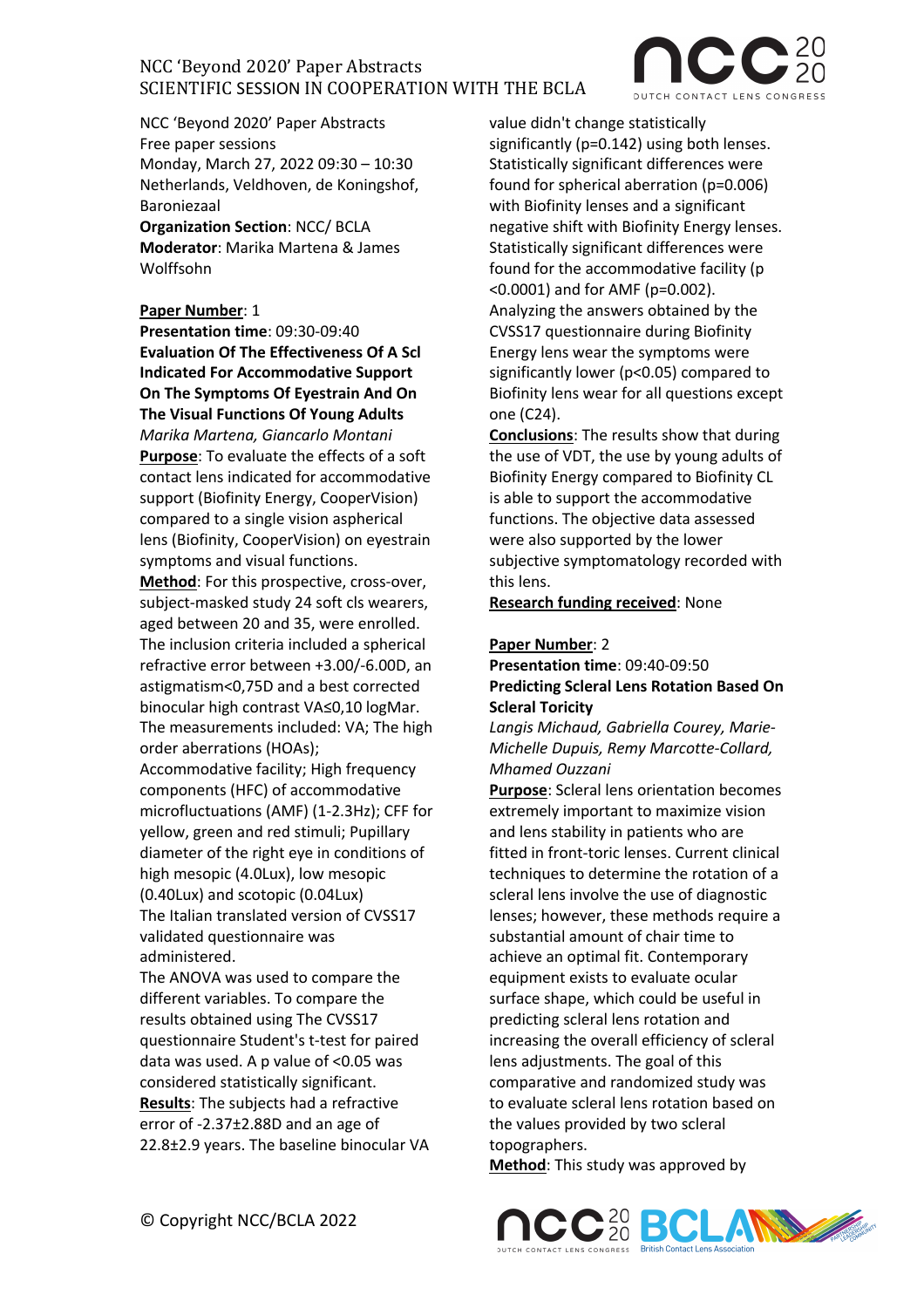

institutional IRB. Both eyes of each participant were imaged using two scleral topographers: the Eye Surface Profiler (ESP, Eaglett Eye) and the Cornea Sclera Profile (CSP, Oculus Pentacam). Participants were fitted with the OneFit MED (L1) on one eye and the Zenlens on the fellow eye (L2). Each lens's rotation was evaluated at the slit lamp and compared to the steep axis of conjunctival astigmatism identified by each topographer, since lenses habitually tend to stabilize over the steep meridian of scleral toricity.

**Results**: Fifteen subjects (67% F, 21-33 yo, mean 25.13±3.52 years) completed the study. The mean absolute rotation difference between the steep axis reported by the ESP at 15mm and the examiner-observed rotation was 12.42˚±16.93 for L1 and 13.93˚±17.17 for L2. The mean absolute rotation difference between the steep axis reported by the CSP at 15mm and the examiner-observed rotation was 18.00˚±18.68 for L1 and 32.49˚±23.57 for L2. A two-way, mixed design ANOVA, with topographer as a between subjects factor and lens as a within subjects factor, yielded a nonsignificant topographer x lens interaction at a chord of 15mm, F(1,14)=3.390, p=0.087. Simple main effects conducted between topographer conditions revealed a significant difference between each topographer's ability to predict lens rotation, F(1,14)=5.437, p=0.035. Simple main effects conducted between lens conditions revealed a non-significant difference between the lenses, F(1,14)=1.981, p=0.181.

**Conclusions**: While the rotations from both instruments are not comparable, the ESP predicted rotation within 15˚ from slit lamp observation, which makes it clinically acceptable for lenses with low values of cylindrical power. Based on this study, the high lens rotation values given by the CSP deem it inefficient for predicting toric scleral lens rotation. The visual acuity of lenses with high amounts of toricity may be affected by the amount

of rotation and are not suitable for empirical fittings at this point in time. **Research funding received**: None

#### **Paper Number**: 3

**Presentation time**: 09:50-10:00 **Visual quality assessment and comparison of different multifocal scleral lens designs**

*Juan Gonzalo Carracedo Rodriguez, Ana Privado-Aroco, Gonzalo Valdes Soria, María Romaguera Planells, Maria Serramito Blanco*

**Purpose**: The purpose of this study was to compare the visual quality between a conventional multifocal scleral design (CMS) and decentered-optic multifocal scleral design (DMS).

**Method**: Fourteen adult patients (52.43±4.07 years) with regular corneas were recruited to participate in this study. All participants were voluntarily involved in the study after signing a written informed consent form, where the purpose and the procedures of the study were explained. The clinical evaluation was carried out at the Optometry Clinic of the Complutense University of Madrid (Spain). Two different multifocal (CMS and DMS) scleral lens designs were fit bilaterally and for each design Dominant-Dominant (DD), Non Dominant-Non Dominant (NDND), Dominant-Non Dominant (DND) and Non Dominant-Dominant (NDD) combinations were randomly evaluated, being the first lens for the sensorial dominant eye. DMS decentration was calculated from the pupillary center. Best corrected visual acuity (BCVA), subjective vision (visual analogue scale) and stereopsis were collected for all lens designs after 45 minutes of lens wear. The values were analyzed and are presented as the mean ±SD. A p<0.05 was considered statistically significant.

**Results**: A statistically significant improvement for distance, intermediate and near vision was obtained with DMS lens (-0.13±0.06; -0.13±0.06 and 0.09±0.16 respectively) in comparison

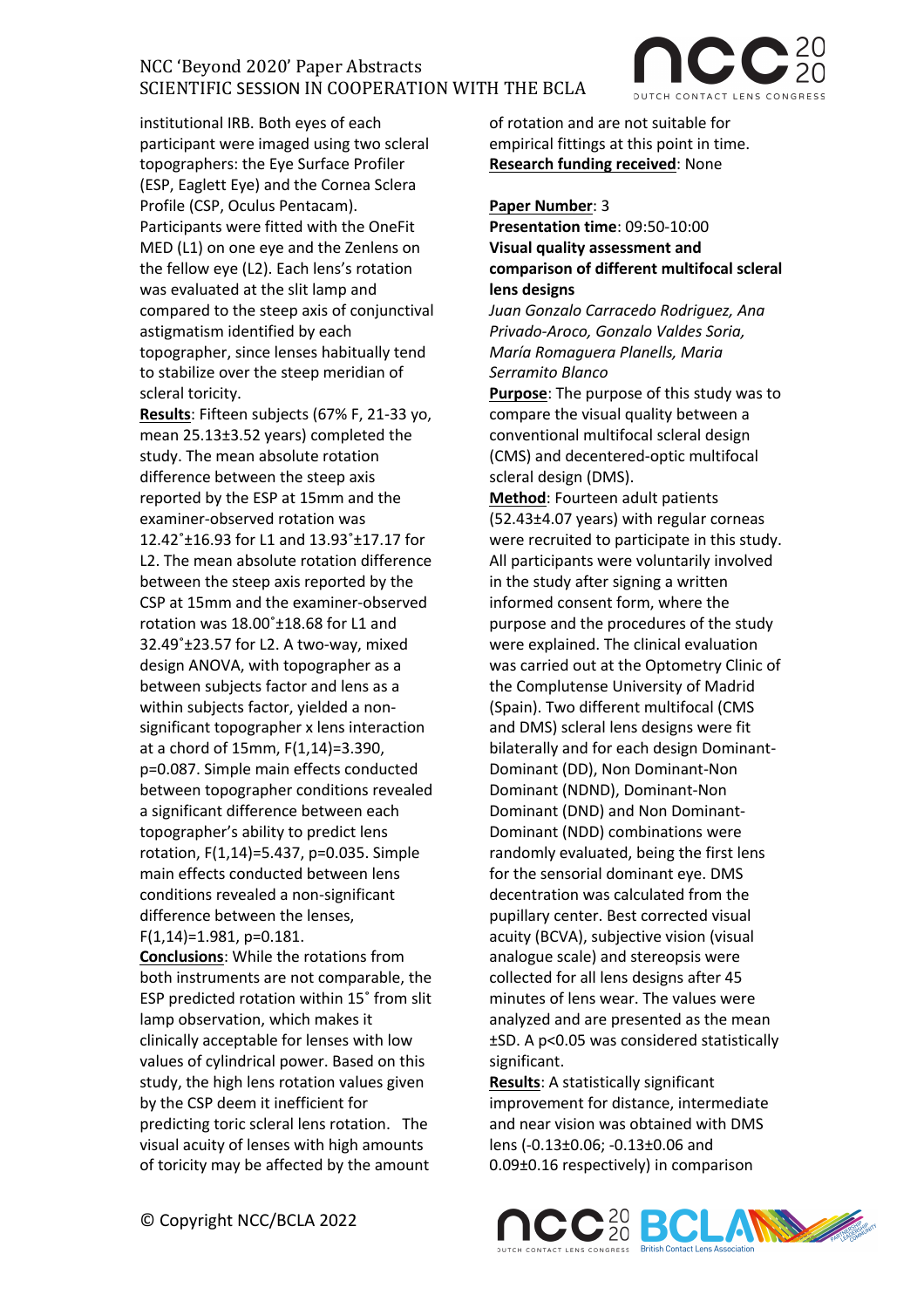with CMS (0.11±0.08; 0.08±0.07;  $0.21\pm0.14$ ) (p<0.05) besides a slightly, but not significant, worsening in stereopsis (p>0.05). Regarding subjective vision, a significant statistical improvement with DMS lens (79.67±7.02) was also found compared with the CMS (67.33±7.63) (p<0.05). Preferred combination for CMS lens was NDND (35.71%) and for DMS was NDD (42.86%), only 35.71% of the participants chose the same combination for both lens designs.

**Conclusions**: The DMS lens design shows better performance in term of vision quality compared with the CMS. Therefore, it seems to be that DMS lens is

a great option for presbyopes. **Research funding received**: Supported by

CooperVision Specialty EyeCare

### **Paper Number**: 4

**Presentation time**: 10:00-10:10 **Use of an online fitting app to support fitting in practice** 

*David Webley, Petra Zapsky, Alexandre Pétel, Laura Hanenberg, Marcella McParland*

**Purpose**: Eye care professionals (ECPs) report a key barrier to fitting contact lenses (CLs) is time. An online fitting app (OptiExpert™, CooperVision, Inc) has been shown to recommend CL parameters which strongly correlate with study investigator determined powers. To understand whether OptiExpert can help streamline the CL fitting process, and subsequent trial and purchase, a realworld practice investigation looked at whether trial CL specifications preselected using OptiExpert are the same as those prescribed by ECPs.

**Method**: Across 8 optical practices in Germany, patients were offered a CL trial during pre-examination screening. For pre-presbyopes, auto-refraction results were inputted into OptiExpert, and the CL recommendation given to the ECP for the fitting. For presbyopes, refraction was carried out first (rather than autorefraction), and then the same process followed. Fitting assessment was

© Copyright NCC/BCLA 2022

undertaken, and purchase rates calculated. Final purchased CL specifications were compared with the OptiExpert pre-selected CL. **Results**: 53 patients (mean age 32.88 years, range 14-58) agreed to a CL trial; 43 pre-presbyopes (17 sphere, 26 toric in at least one eye), 10 presbyopes. 26 (49%) went on to purchase [11 sphere (65%), 11 toric (42%), 4 multifocal (40%)], with 21 of these (84%) purchasing the same lens type as recommended by OptiExpert [9 sphere (82%), 8 toric (73%), 4 multifocal (100%)]. 18 of the 26 purchasers (72%) were prescribed the same final CL power as determined by OptiExpert and 21 (84%) were prescribed with lens BVP ±0.25D or cylinder axis  $\pm 10^{\circ}$  of pre-determined power.

**Conclusions**: This in-practice investigation highlights the benefits of an online fitting tool to aid the fitting process by providing an initial CL type and prescription to trial, which may help to reduce chair time, and enhance the overall fitting experience. In busy practices, support staff can help with this process by pre-selecting lenses using OptiExpert in advance of the eye examination.

**Research funding received**: N/A

#### **Paper Number**: 5

**Presentation time**: 10:10-10:20 **Diurnal variation in ocular biomechanics in a group of young adults** *Langis Michaud, Juliette Blanchard* **Purpose**: To determine the diurnal variation of the corneal biomechanics and to compare compensated IOP and Goldman tonometry during the day. **Method**: Participants (32- 23 F/9M) were young Caucasians (21-28 years) and were seen at 3 different time during the day (baseline, +4h and +8h). Corneal biomechanics was assessed with a Scheimpflug Analyser (bIOPbiomechanical corrected IOP; CBI- Corvis Biomechanical Index, TBI- Tomographic Biomechanical Index-Stiffness Parameters (SPA-1), Ambrosion Relative THickness(Ar-Th), Deformation at the apex ration (DA-